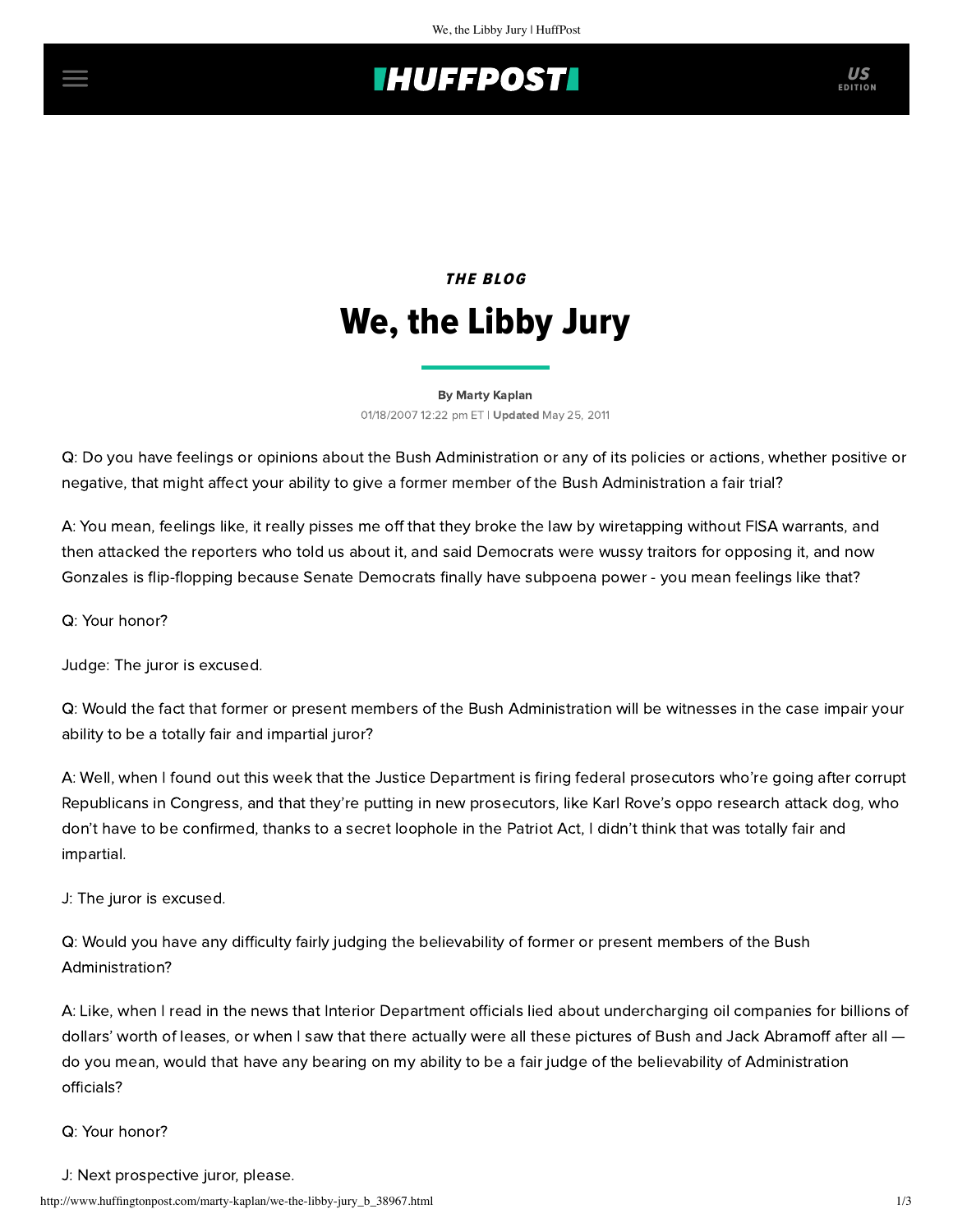#### 8/30/2017 We, the Libby Jury | HuffPost

Q: Do you have any feelings or opinions about Vice President Cheney, whether positive or negative, that might affect your ability to be fair in this case or that might affect your ability to fairly judge Vice President Cheney's believability?

A: Lemme see. He said Saddam was in cahoots with Al Qaeda, which he wasn't, and that Iraq was behind 9/11, which it wasn't, and then he said he never said that, which he had, and then he said it again. He said we'd be welcomed as liberators, which we weren't, and that the war wouldn't cost us anything, which it did, and that Halliburton —

J: The juror is excused.

Q: Several witnesses who will testify in this case are members of the news media. Would any of you have any difficulty fairly judging the believability of a person who is a member of the news media?

A: Hmmm. Like, a member of the news media who'd give Scooter Libby anonymity so he could leak a bogus National Intelligence Estimate about Iraq's WMD that relied on double agents like Chalabi and lying drunks like that informer, Curveball? Or the believability of a member of the news media who'd tell Karl Rove what kind of questions the Special Prosecutor was asking, or who'd talk about the case on TV without revealing his own role in it, or who'd -

J: Thank you. Excused.

Q: Juror candidate #73, have you ever participated in any type of anti-crime activity, such as a neighborhood watch?

A: Does reading Murray Waas's columns in National Journal count as an anti-crime activity?

J: Excused.

Q: Juror #82, have you ever participated in any efforts to either increase or lessen the punishment of individuals who are convicted of criminal offenses?

A: Well, when the Iraqis decapitated Saddam's half-brother, I told my wife I thought that was going a little too far.

Q: Juror #91, have you, close friends, or close relatives ever been the victim of a crime, a witness to a crime, or someone charged with a crime, regardless of what may have happened in the case?

A: I think my nephew may have downloaded a talk-radio hate speech clip from YouTube that Disney didn't want him to...

Q: Juror #107, do you have any religious, moral or philosophical beliefs that would affect your ability to sit as a juror in a criminal case and be fair and impartial to both the government and the defendant?

A: Let me put it this way. My parents taught me to tell the truth, and that if I did something wrong, I was going to be punished for it, and that no one was above the law. Is that the kind of belief you mean?

Q: Your honor?

J: Excused.

Q: I anticipate there will be a fair amount of news and other media coverage about this case. One of the things you will have to do if you are selected as a juror in this case is to avoid all contact with the news or other media coverage in this case. Therefore, throughout the trial, if you are a member of the jury, you will not be able to read the newspaper